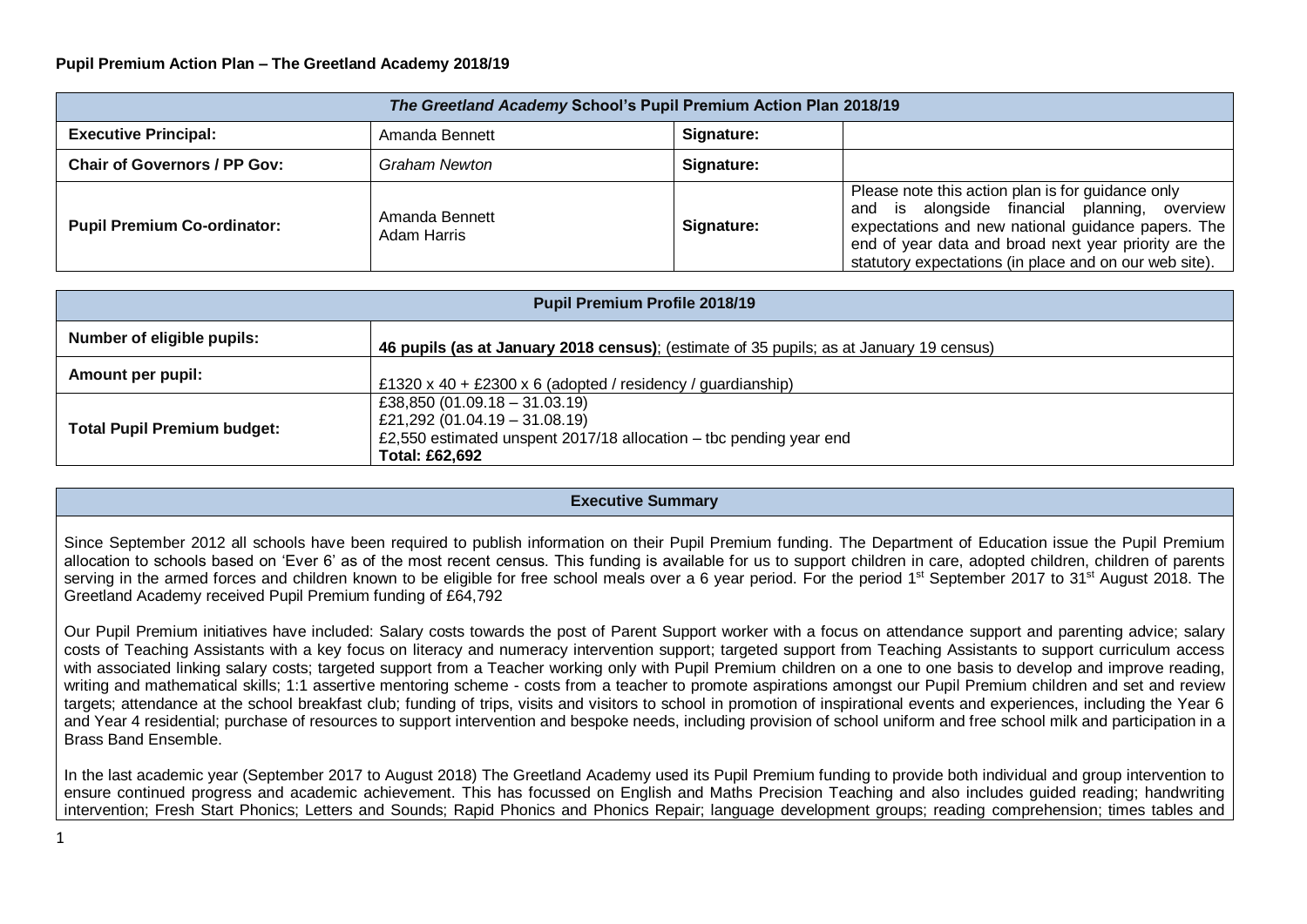using and applying mathematical knowledge, skills and understanding. Pupil Premium children continue to have all trips and visits funded, additional resources purchased, free attendance at breakfast club, alongside additional booster and intervention provision. The 'Narrowing the Gap' plan has enabled key cohorts to be split to allow for Pupil Premium children access to precision teaching to English and Maths knowledge, skills and understanding. There was a focus on flexibility within these groups to enable highly focused teaching, alongside rapid response to accurate formative assessment.

2018 Year 6 Pupil Premium leavers attaining expected standard (or above) in the end of Key Stage 2 assessment: 80% (12/15) Maths, 87% (13/15) English Grammar, Punctuation and Spelling; 15 / 15 (100%) Writing and 80% (12/15) Reading.

For comparison, non-Pupil Premium children attaining the expected standard (or above) in the end of Key Stage 2 assessment: 80% (36/45) Maths, 93% (42/45) English Grammar, Punctuation and Spelling, 42 / 45 (93%) English Writing and 93% (42/45) Reading.

Due to the continued success of Pupil Premium children at the academy, many of the strategies we have used will draw upon the lessons learned and strategies of the previous year. We will continue to use current educational research to shape our Pupil Premium offer and in line with EEF findings will be investing funding into further developing teacher pedagogy in line with the EEF Literacy and numeracy guidance reports, in order to maximise wave 1 teaching. Next steps include further developing our nurture support/provision and implementing the latest educational research and development to ensure that we offer the most current and engaging learning environment and opportunities. Funding will be used to continue to enhance the skills of teaching staff, in order to maximise the impact of teaching and learning to ensure Pupil Premium children reach their full potential.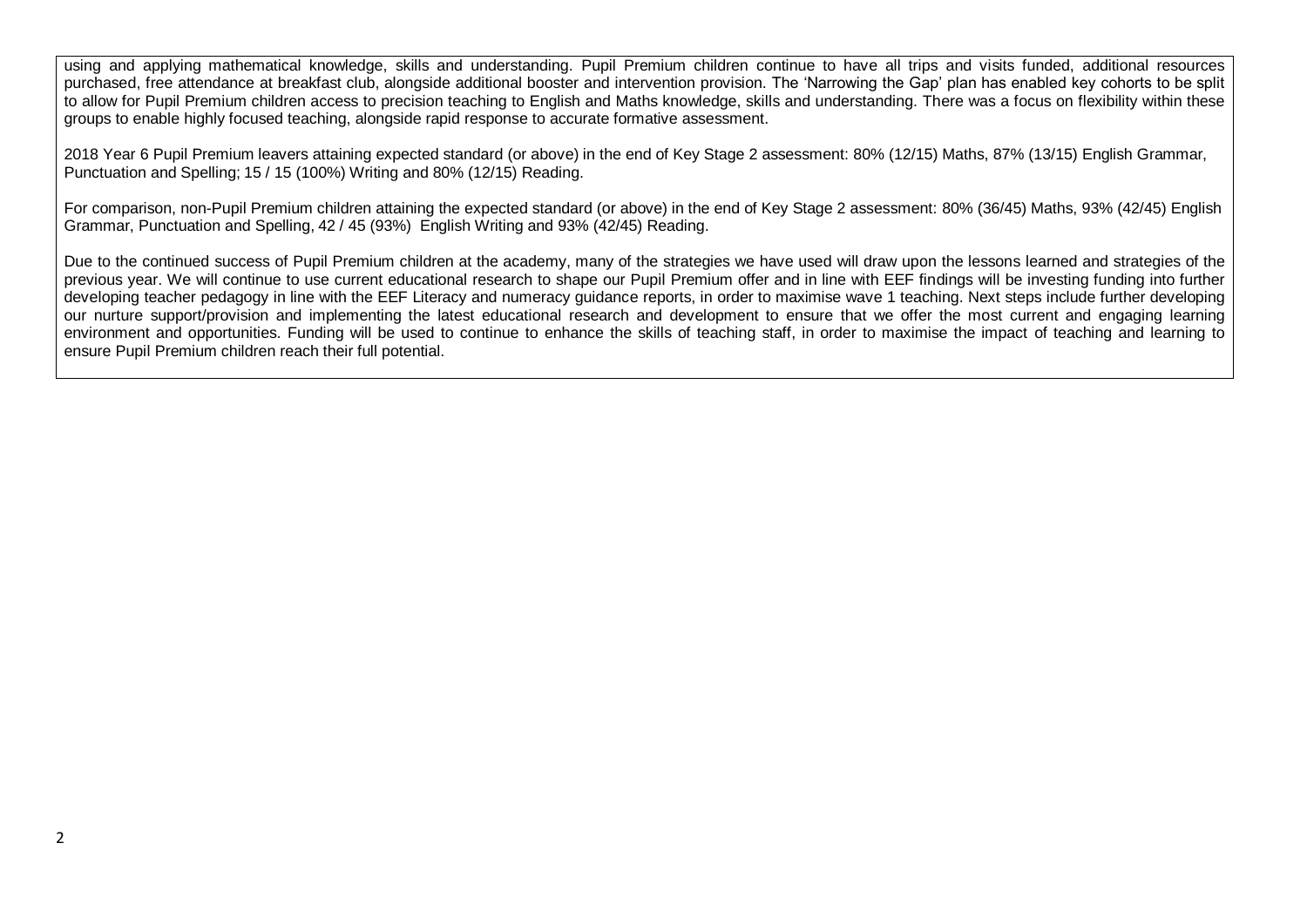## **Pupil Premium Action Plan – The Greetland Academy 2018/19**

| <b>Strategy</b>                                                                                                                                                                                                                 | <b>Outcomes and success</b><br>criteria                                                                                                                                                                                        | <b>Owner</b>                                                | <b>Milestones</b>                                                                                                                                                                                       | <b>Completed</b>                                       | <b>Review</b><br>date                                                          | <b>Cost per</b><br>pupil<br>(average) | <b>Total cost</b> |
|---------------------------------------------------------------------------------------------------------------------------------------------------------------------------------------------------------------------------------|--------------------------------------------------------------------------------------------------------------------------------------------------------------------------------------------------------------------------------|-------------------------------------------------------------|---------------------------------------------------------------------------------------------------------------------------------------------------------------------------------------------------------|--------------------------------------------------------|--------------------------------------------------------------------------------|---------------------------------------|-------------------|
| 1. Use of the post of<br>Parent Support worker<br>with a focus on<br>attendance support and<br>parenting advice. To                                                                                                             | Continue to maintain<br>$\sim$<br>high attendance rates<br>for disadvantaged<br>pupils (95%+ target)                                                                                                                           |                                                             | Weekly monitoring + monthly<br>check on attendance results.                                                                                                                                             | (each month<br>through the<br>academic<br>year)        | <b>WB</b><br>02.12.18                                                          | £426                                  | £19,598           |
| ensure children are in<br>school, ready to learn<br>and able to progress<br>appropriately. Support<br>to remove barriers to<br>effective learning.                                                                              | PSW allocation to<br>support and monitor<br>No 'Persistent Absence'<br>PP children on census<br>$\sim$<br>To ensure the<br>contribution retains<br>95%+ attendance<br>(whole school target)                                    |                                                             | % target monitoring review<br>termly.                                                                                                                                                                   |                                                        |                                                                                |                                       |                   |
| 2. Targeted and<br>structured use of<br>teaching assistants,<br>placed and acting upon<br>need, with a focus on<br>developing English and<br>Maths skills, including<br>focus on those pupils<br>who are High Attaining<br>(HA) | Review use of TA to<br>$\overline{a}$<br>ensure effective<br>deployment continues<br>ä,<br>All pupils (100%) have<br>the opportunity to make<br>expected progress or<br>better to at least meet<br>age related<br>expectation. | <b>SENDCo</b><br>Assessment<br>Leader                       | September deadline re summer<br>2 2017 data outcomes.<br>TA & staff updates. Plan future<br>needs.<br>Termly data measures re<br>progress to Governors re PP<br>pupils.                                 | (each half<br>term<br>through the<br>academic<br>year) | <b>WB</b><br>17.09.18<br>followed<br>by $2-$<br>weekly<br>age band<br>meetings | £669                                  | £30,787           |
|                                                                                                                                                                                                                                 |                                                                                                                                                                                                                                |                                                             | % target monitoring review<br>termly                                                                                                                                                                    |                                                        |                                                                                |                                       |                   |
| 3. Targeted support<br>working only with Pupil<br>Premium children on a<br>small group basis to<br>develop and improve<br>reading, writing and<br>maths.                                                                        | Effective interventions<br>$\mathbf{u}$<br>with all pupils (100%)<br>having the opportunity<br>to make expected<br>progress or better to at<br>least meet age related<br>expectation.                                          | <b>SENCo</b><br>PP co-<br>ordinator<br>Assessment<br>Leader | September deadline re summer<br>2 2017 data outcomes.<br>Half termly tracking of<br>intervention impact on all<br>interventions via tracking &<br>SMT planned monitoring.<br>% target monitoring review | (each half<br>term<br>through the<br>academic<br>year) | <b>WB</b><br>17.09.18<br>followed<br>by $2-$<br>weekly<br>age band<br>meetings | Within 2                              | Within 2          |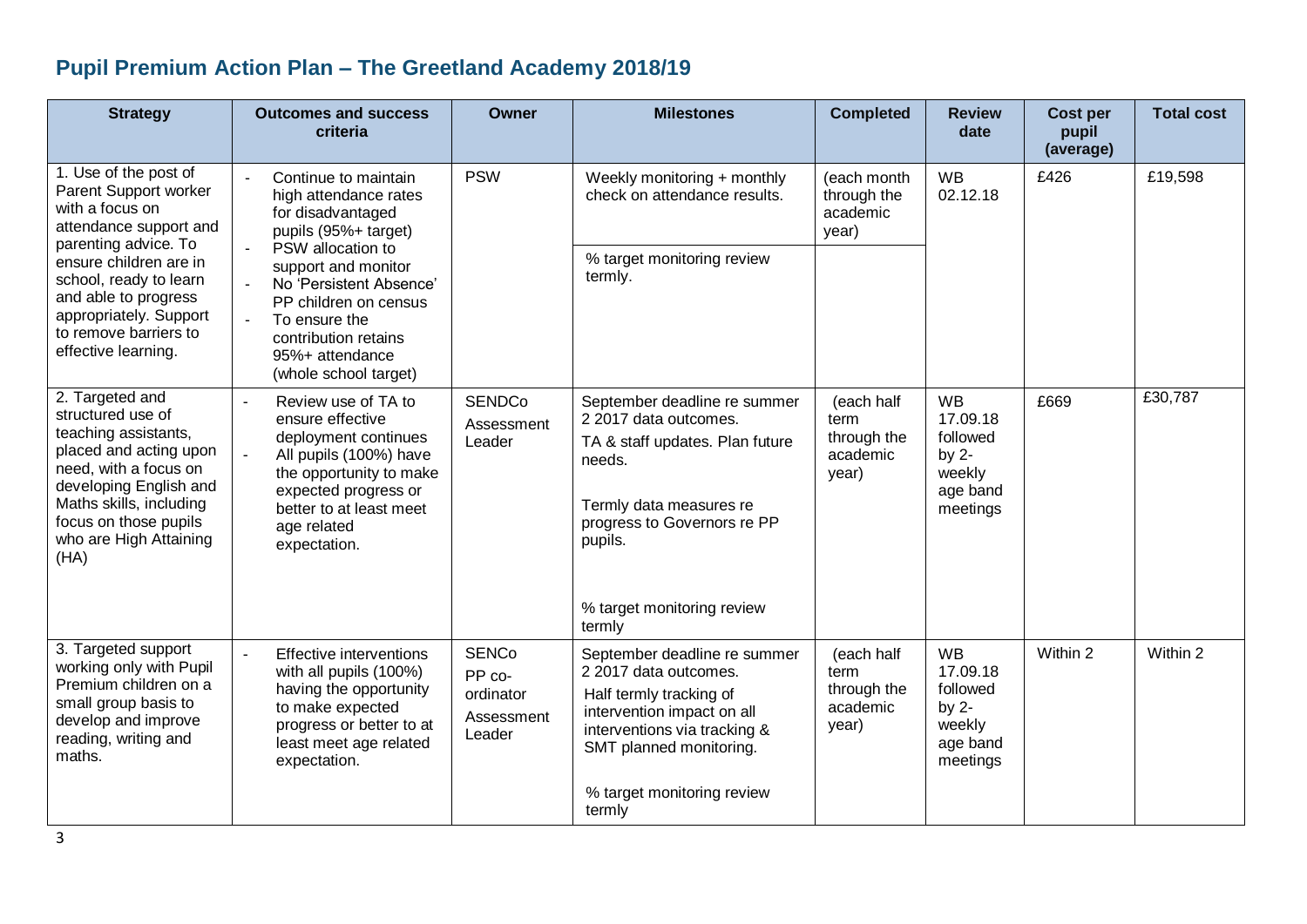| 4. Provision of the<br>school breakfast club                                                                                                              | Ensure children are<br>$\mathcal{L}_{\mathcal{A}}$<br>ready for the start of the<br>days learning.<br>Target:<br>$\overline{\phantom{a}}$<br>23 / 46 (50%)                                 | Bursar &<br><b>SBM</b> | Continuous tracking by senior<br>staff.<br>Half termly tracking re %<br>target.                                         | Weekly            | Weekly            | £165                                         | £3,800                           |
|-----------------------------------------------------------------------------------------------------------------------------------------------------------|--------------------------------------------------------------------------------------------------------------------------------------------------------------------------------------------|------------------------|-------------------------------------------------------------------------------------------------------------------------|-------------------|-------------------|----------------------------------------------|----------------------------------|
| 5. Funding of trips, visits<br>and visitors to school -<br>in promotion of<br>inspirational events and<br>experiences, including<br>the Year 6 and Year 4 | Ensure all pupils can<br>$\mathcal{L}_{\mathcal{A}}$<br>access inspirational<br>events and experiences<br>on offer without negative<br>impacts on other needs.<br>% Target to maintain for | Bursar &<br><b>SBM</b> | Letters to parents/ admin<br>reminding of offer.<br>Half termly tracking by senior<br>staff - reporting against targets |                   | Each half<br>term | $Y6 = 9 PP$<br>$Y4 = 4 PP$<br>£231           | Residential<br>visits<br>£3010   |
| residential visits.                                                                                                                                       | residential and trips<br>13 / 13 (100%)                                                                                                                                                    |                        |                                                                                                                         |                   |                   |                                              |                                  |
| 7. Purchase of support<br>re bespoke needs,<br>including provision of<br>school uniform and free<br>school milk.                                          | Ensure all children can<br>$\sim$<br>access provisional<br>support in school<br>To supply branded<br>uniform to pupils in YR-                                                              | Bursar &<br><b>SBM</b> | Tracking of outcomes from 1:1<br>meetings with staff re bespoke<br>needs<br>Tracking of update by senior                | Each half<br>term | Each half<br>term | £30<br>$(Rec - Y5 =$<br>43 PP)<br>£43 (9 PP) | Uniform $-$<br>£1290<br>$Milk -$ |
|                                                                                                                                                           | Yr5 (100%)                                                                                                                                                                                 |                        | staff - following promotions if<br>needed against % target.                                                             |                   |                   |                                              | £386                             |
| 8. Develop Nurture                                                                                                                                        | PSW/Teacher and TA's                                                                                                                                                                       | Inclusion              |                                                                                                                         |                   |                   | £411 (2 PP)                                  | Music-£821                       |
| provision and support<br>social and emotional<br>development of pupils.                                                                                   | to support the social and<br>emotional development<br>of pupils through the<br>effective use of school<br>resourcing.                                                                      | Team                   | Track usage and report to SLT<br>and Gov's against target                                                               | Termly            | December<br>2018  | £150 (Y3-6)                                  | £3000                            |
| Total pupil premium expenditure:                                                                                                                          |                                                                                                                                                                                            |                        |                                                                                                                         |                   |                   | £62,692                                      |                                  |
|                                                                                                                                                           |                                                                                                                                                                                            |                        | All pupils cost an average and spends dependant on bespoke needs which can fluctuate during an academic year.           |                   |                   |                                              |                                  |
|                                                                                                                                                           |                                                                                                                                                                                            |                        | Based on Jan 18 Census: £1320 x 40 + £2,300 x6 (adopted / guardianship / residency)                                     |                   |                   |                                              |                                  |
| 1st April 2018 - 31st March 2019:<br>1st April 2019 - 31st March 2020:                                                                                    |                                                                                                                                                                                            | £66,600<br>£51,100     | Based on Jan 19 Census: £1320 x 30 + £2,300 x5 (adopted / guardianship / residency)                                     |                   |                   |                                              |                                  |
| Therefore funding for academic financial year:                                                                                                            |                                                                                                                                                                                            |                        |                                                                                                                         |                   |                   |                                              |                                  |
| 1st Sept 18 - 31st March 2019:                                                                                                                            |                                                                                                                                                                                            | £38,850                |                                                                                                                         |                   |                   |                                              |                                  |
| 1st April 19 - 31st Aug 2019:                                                                                                                             |                                                                                                                                                                                            | £21,292                |                                                                                                                         |                   |                   |                                              |                                  |
| Estimated carry forward from 2017/18 - tbc                                                                                                                |                                                                                                                                                                                            | £2,550                 |                                                                                                                         |                   |                   |                                              |                                  |
|                                                                                                                                                           |                                                                                                                                                                                            |                        |                                                                                                                         |                   |                   |                                              |                                  |
| 2018/2019 Academy Funding:                                                                                                                                |                                                                                                                                                                                            | £62,692                |                                                                                                                         |                   |                   |                                              |                                  |